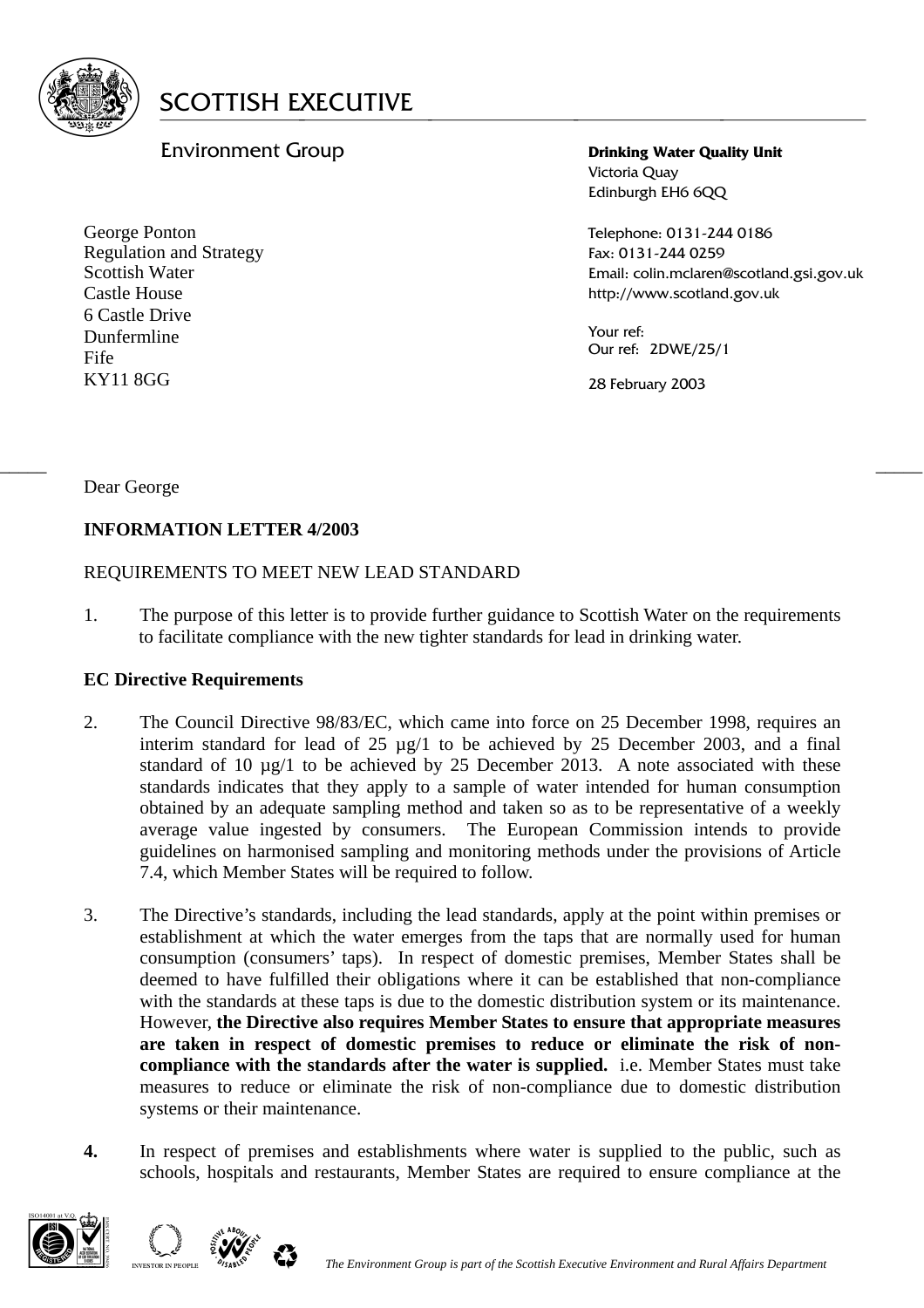taps normally used for human consumption. New regulations on drinking water quality in public buildings are expected to be in place by the end of 2003. It is anticipated that the public building regulations will make the owner of the building responsible for securing any improvements necessary as a result of the condition of the internal plumbing or the supply pipe. The responsibility for monitoring and enforcement of the public building regulations is likely to lie with local authority environmental health officers.

### **Interpretation of EC Directive Requirements**

- 5. The Directive means that Scottish Water requires to have a strategy of action to meet the lead standards. The first phase of that strategy is to identify areas served by Scottish Water where there is a risk that water at consumers' taps will contain lead at a concentration in excess of  $25 \mu g/1$ . If the risk is such that there is a 95% probability that the non-compliance rate with the 25 µg/1 standard, in the supply zones served by a treatment works, is higher than 5% then action must be taken by Scottish Water.
- 6. In determining whether the risk is such that there is a 95% probability that the noncompliance rate with the  $25 \mu g/1$  standard is higher than 5%, Scottish Water must randomly sample at least 59 properties or 60% of the properties in the zone(s) served, whichever is the lower number.
- 7. Where action is required and where practical, plumbosolvency treatment must be installed or existing plumbosolvency treatment optimised. Any plumbosolvency treatment must be maintained whilst there is a 95% probability that the non-compliance rate with the  $25 \mu g/1$ standard in the supply zone(s) served is higher than 5%, irrespective of whether Scottish Water has replaced all of its lead pipes in the supply zone(s) concerned. Any discontinuation of plumbosolvency treatment must be approved by Scottish Ministers.
- 8. Scottish Ministers consider that plumbosolvency treatment is practical for all supplies serving more than 400 properties and that is also practical for many supplies serving less than 400 properties. However, Scottish Ministers recognise that pumbosolvency treatment may not be practical for all supplies serving less than 400 properties. Any decision on whether plumbosolvency treatment is practical for supplies serving less than 400 properties or not, is a matter for Scottish Water. Where plumbosolvency treatment is not considered practical, Scottish Ministers must be informed and Scottish Water must still take action to reduce or eliminate the risk of non-compliance with the standards after the water is supplied.

#### **Communication Pipe Replacement**

- 9. Where action is required and where plumbosolvency treatment is not practical, Scottish Water must replace all lead communication pipes in the supply zones concerned. Water supply zones served by treatment works where plumbosolvency control is not practical must therefore be surveyed to determine the location of all lead communication pipes. All lead communication pipes in these zones must be replaced by 25 December 2003.
- 10. When lead communication pipes are replaced by Scottish Water, the owner and occupier (if different) of the premises concerned must be informed and advised to replace their own lead pipes both internal and external. Consumers should also be informed of any remedial action that they should take in the interim such as allowing the tap to run before using the water for human consumption.



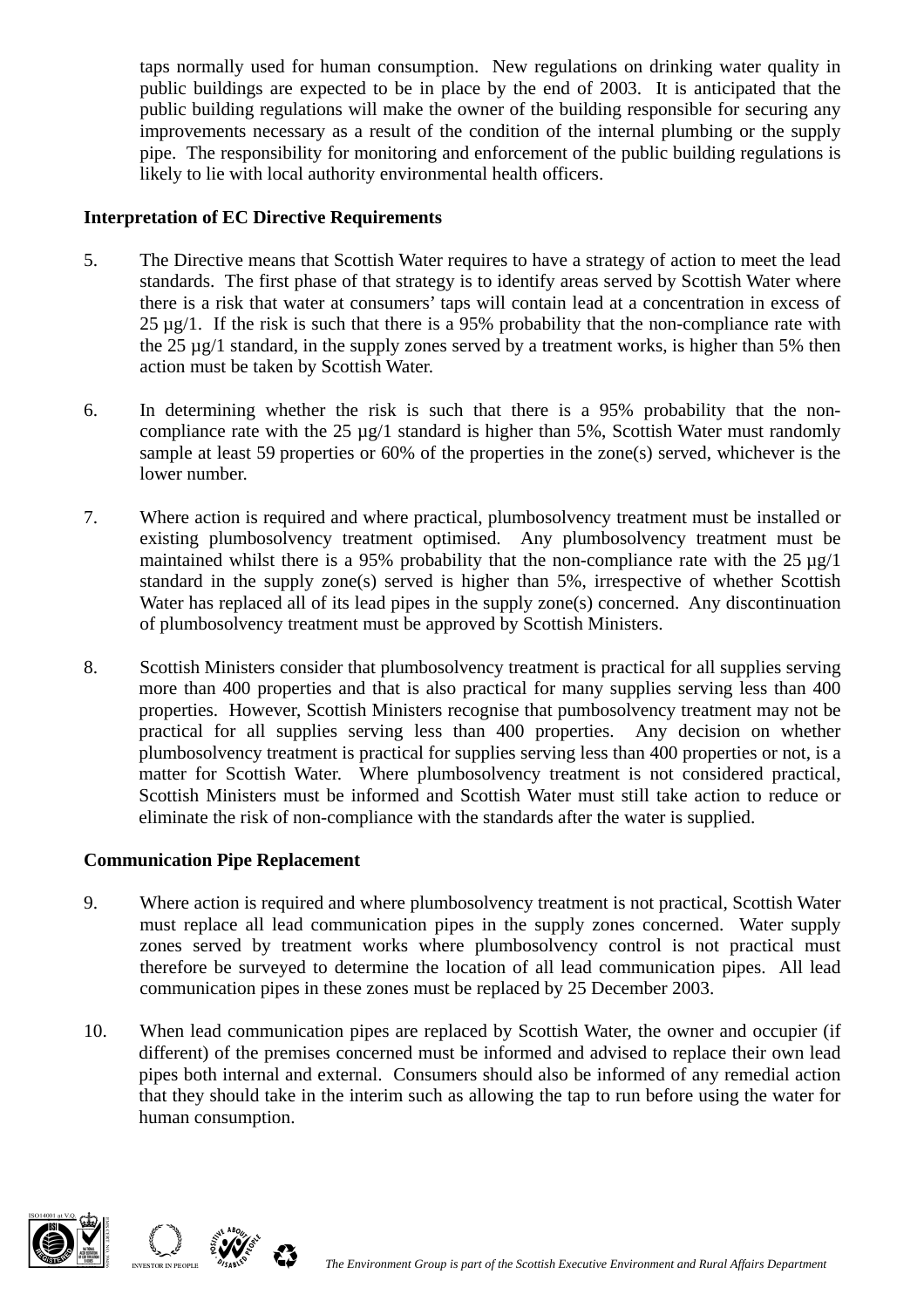- 11. If any customer replaces their internal lead plumbing and lead supply pipe then Scottish Water must replace the corresponding lead communication pipe, if they have not already done so, as soon as possible but within 6 months of receiving notification from the customer that they have replaced their lead pipes. In addition, all lead communication pipes encountered, as part of Scottish Water's mains rehabilitation work, should be replaced on an opportunistic basis.
- 12. Accurate records of all lead communication pipe replacements must be maintained together with a record of the material from which the corresponding supply pipe is made. The maintenance of accurate records will assist in the designation of "lead-free" zones. If Scottish Water can demonstrate that a treatment works is only supplying lead-free zones then there will be no requirement to continue plumbosolvency control.

## **Lead Sample Failures**

- 13. Where routine sampling identifies a failure of the lead standard, Scottish Water will investigate the failure and replace any lead communication pipe. Scottish Water will also determine whether other properties in the area are likely to have lead communication pipes as a result of being of a similar age and construction. This information shall be recorded so that the necessary data is accumulated to allow Scottish Ministers to determine whether or not plumbosolvency control can be discontinued (see paragraph 7).
- 14. The owner and occupier (if different) of a property, from which a routine tap sample fails to meet the lead standard, must be informed of the failure and encouraged to replace any lead pipework, internal or external, in their ownership. Consumers must also be advised about measures that they can take in the interim, such as flushing.

## **The Final Standard of 10 µg / litre to be met by 2013**

15. The second phase of the strategy is to identify areas served by Scottish Water where there is a risk that water at consumers' taps will contain lead at a concentration in excess of  $10 \text{ µg}/1$ . This will require a further lead survey across Scotland at the end of 2004 to identify any water supplies where there is a 95% probability that the non-compliance rate with the 10  $\mu$ g/1 standard is higher than 5%. The study will be carried out at the end of 2004 to allow the full effect of the measures taken to meet the interim 25µg / litre standard to be taken into account. Once the extent of the problem is known a methodology to achieve the 10 µg/1 standard will be developed.

#### **Enquiries**

- 16. Any enquiries abou this letter should be addressed to Colin McLaren (0131 244 0186)
- 17. Copies of this letter are being sent to Willie Rowbottom and Catherine Benton.
- 18. Please acknowledge receipt of this letter using the enclosed slip.

#### Yours sincerely

#### TIM HOOTON